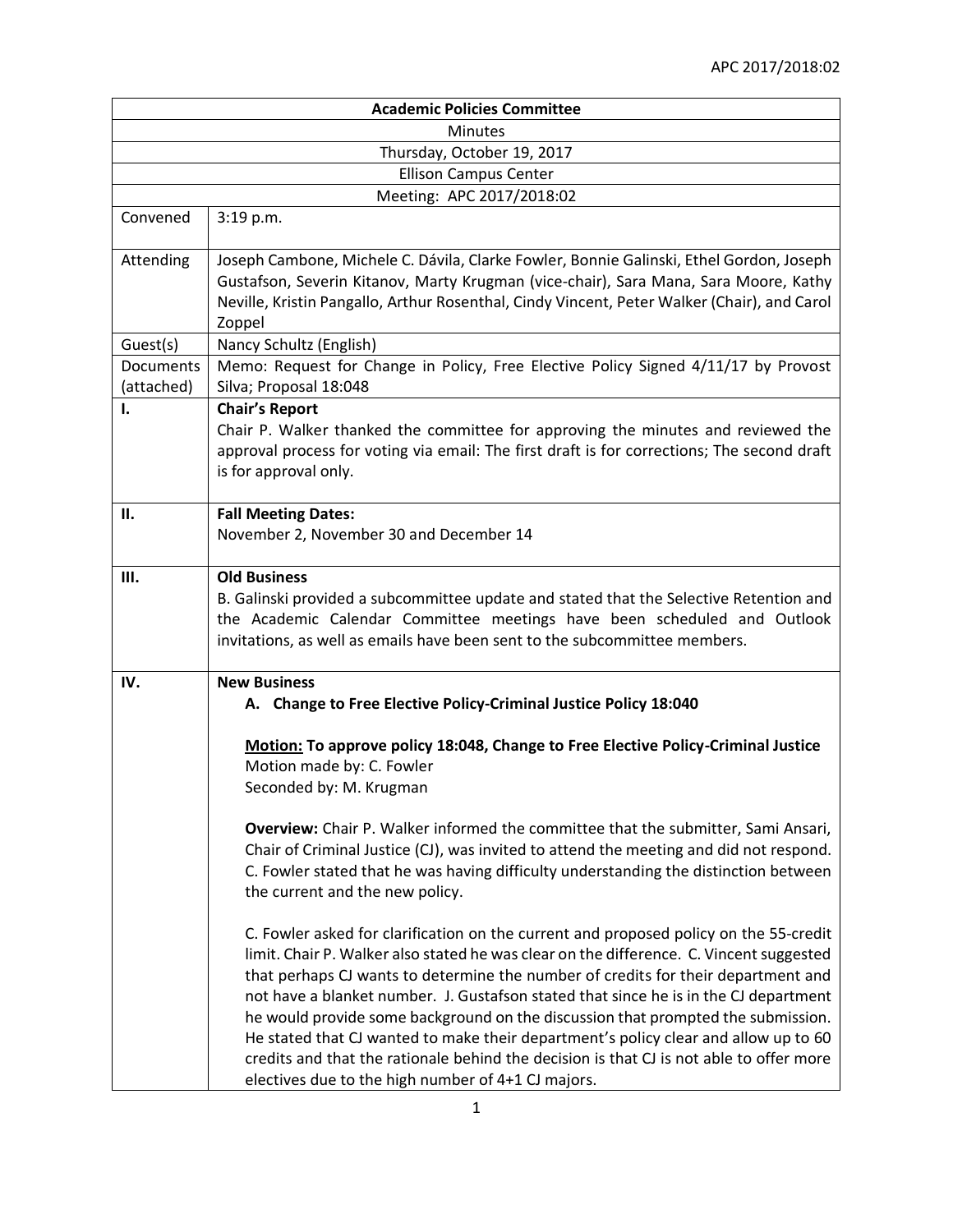Chair P. Walker asked if the whole department was on board with this policy. J. Gustafson stated yes, that there was approval at their department meeting. A. Rosenthal stated that it seems that they were not aware of the 55 credit policy change when this was created and that the proposal isn't needed since we have that policy. C. Vincent asked about the status of that policy. Chair P. Walker referred to the President's approval letter, effective Fall 2017. Chair P. Walker inquired whether or not the current version was in the catalog. B. Galinski responded, yes. Chair P. Walker stated that he feels that we should honor the policy that the department has submitted and stated that it seems that CJ does not want to allow a student to take an unlimited number of free elective courses in the major. J. Gustafson responded that he is still learning the flow sheet but that the CJ majors' requirements are already close to 55. Chair P. Walker asked if CJ wanted to make sure there is flexibility for their students. J. Gustafson responded that the department's intent is to make sure students take an array of classes.

J. Cambone stated that he is still unclear on the policy and would rather make a decision with the submitter present. C. Fowler agreed that he is also not clear on what the distinctions are and would like clarification. Chair P. Walker agreed. C. Vincent asked if this policy is needed because the current policy doesn't state that the departments have the freedom to make this decision on their own. Chair P. Walker asked if we should postpone and ask the Registrar how this would work and how students are informed about the policy for each department. P. Walker asked if the proposal should be edited. C. Vincent inquired if APC should ask the department to edit it from the current policy.

**Motion:** To postpone discussion of policy 18:048, Change to Free Elective Policy-Criminal Justice, until the next meeting or until the CJ Chair, Sami Ansari, can be present. P. Walker recommended that the Registrar, M. Miller, be invited to this meeting.

Motion made by: M. Dávila Seconded by: S. Kitanov

**Vote:** In favor (13). Against (0). Abstention (1).

## **B. Review of Existing Academic Policies**

Chair P. Walker stated that the MSCA contract stipulates that from time to time the Academic Policies Committee must review academic policies; however, APC is behind in carrying out a thorough review. Chair P. Walker proposed that the APC committee members go to the Salem State webpage and use the search tool for academic policies, select the first result which provides a quick link to three documents: 1. Academic information; 2. Academic Policies; 3. Academic Support Services. He recommended downloading the documents for review, reading them, and then parsing out what is up-to-date from what isn't current. Chair P. Walker asked the committee to look for contradictions and/or discrepancies. The committee will then decide how to create a proposal to approve a revised edition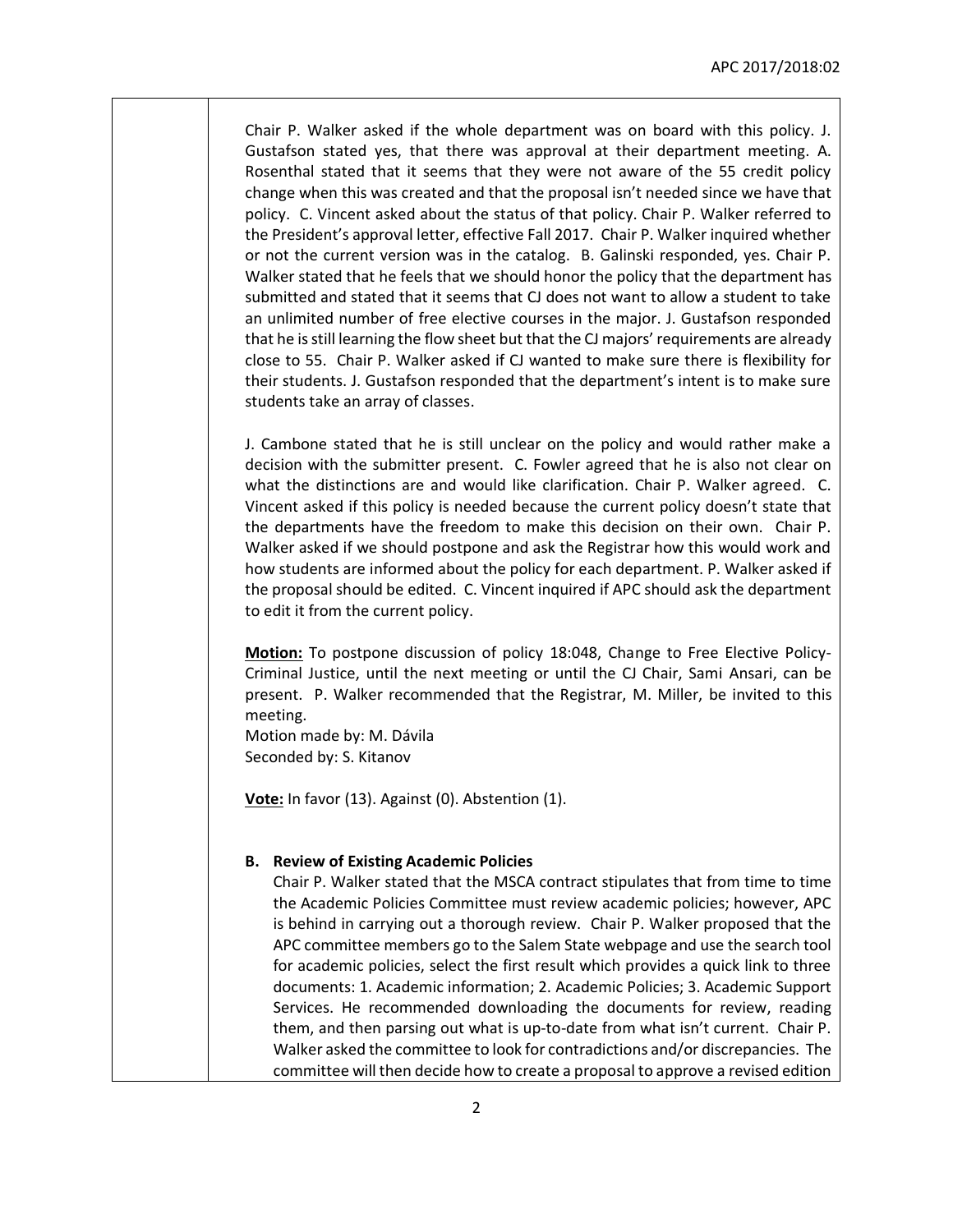of academic policies. Chair P. Walker recommended that the committee ensure that the University's policies are aligned with the current times.

J. Cambone stated that when President Keenan charged the APC committee he asked that we consider whether our policies and procedures are effective in moving students to graduation. He also stated that last semester a group of administrators reviewed recent literature on student success factors and that they reviewed research on Hispanic Serving and Black institutions and that the group is now charged to review across-the-board policies, procedures and traditions that the University should undertake to revise that would improve the overall student experience. The group read research from the Educational Advisory Board (EAB) that focused on different aspects of student success. The group then met with the supervisory staff from offices serving students from across Campus, i.e. the Center for Academic Excellence, the Student Navigation Center, TRIO, Student Life, etc. The group also met with focus groups of 50 staff members who work directly with students and inquired about barriers.

J. Cambone recommended that these committees work together and share literature. He also stated that research indicates that universities that have the greatest impact on student success used existing resources. J. Cambone proposed that we read together four reports. He also suggested this effort to the chair of the student affairs committee and recommended that the committees come together and discuss the research in December. J. Cambone stated that this information will provide an understanding of student success practices that have an impact and provide context as we review policies.

P. Walker suggested that the committee undertake a review of academic policies, not just at Salem State but with an eye on practices that work in the field and that we would have the benefit of the research behind our decisions. J. Cambone provided an example: The class withdrawal process which can lead to a downward spiral as it not only impacts progression, but also financial aid. He stated that there is research that shows a change in the withdrawal process can impact the number of students on probation. P. Walker asked if there were any objections to the committee's reading and reviewing this material. C. Fowler asked how much documentation we would have to read. J. Cambone responded that the shortest paper is 43 pages, the longest is 100+, including graphs, appendices, case studies. He also stated that each report might take an hour to read.

P. Walker suggested that the committee divide into four groups. J. Cambone recommended that the committee read the research by the end of December. Chair P. Walker mentioned that this was during finals and committee members would have to check their calendars. Chair P. Walker recommended that the committee should read the existing policies found on the web and the EAB report by November 30 and be aware that APC might schedule an additional December meeting to review. Chair P. Walker then asked if there were any objections or suggestions. There was general agreement that this would assist with the APC's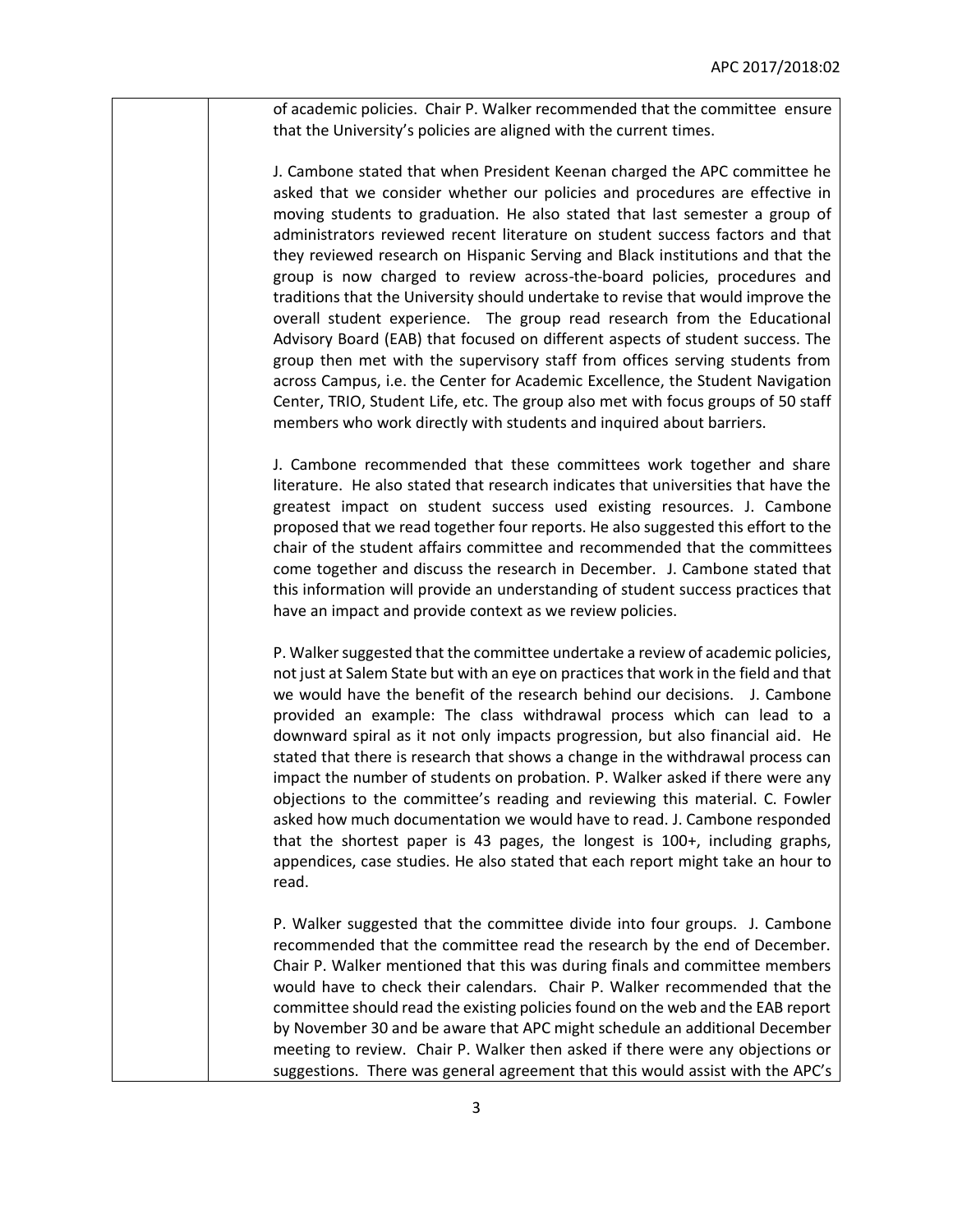|           | policy review. J. Cambone recommended counting off in groups of four and that<br>he will send the articles to the groups. J. Cambone stated that he will create a<br>team site in the new office 365 environment and will send an email.<br>Group 1: J. Gustafson; S. Kitanov; K. Neville; C. Zoppel; M. Bashir<br>Group 2: B. Galinski; M. Krugman; A. Rosenthal; C. Vincent; A. Darien<br>Group 3: J. Cambone; M. Davila, E. Gordon; S. Moore; H. Guo<br>Group 4: C. Fowler; S. Mana; K. Pangallo; J. Silveira; P. Walker<br>C. An Update Conversation on Reading Competency<br>Chair P. Walker stated that a proposal will be coming on changes to the reading<br>competency requirement and that the current policy states that students should<br>meet the reading competency in their first 30 credits. The committee then                                                                                                                                                                                                                                                                                                                                                                                                                                                                                                                                |
|-----------|-----------------------------------------------------------------------------------------------------------------------------------------------------------------------------------------------------------------------------------------------------------------------------------------------------------------------------------------------------------------------------------------------------------------------------------------------------------------------------------------------------------------------------------------------------------------------------------------------------------------------------------------------------------------------------------------------------------------------------------------------------------------------------------------------------------------------------------------------------------------------------------------------------------------------------------------------------------------------------------------------------------------------------------------------------------------------------------------------------------------------------------------------------------------------------------------------------------------------------------------------------------------------------------------------------------------------------------------------------------------|
|           | discussed some of the possible options being proposed to satisfy the<br>requirement. K. Pangallo asked if this is a matter of bureaucracy or if students<br>really can't read. J. Cambone responded, "yes and yes," and that the University<br>has a procedure in place for math and writing, but not reading. He also<br>mentioned that there was a proposal floated out this week that is causing some<br>discussion and that the decision to implement the Accuplacer at orientation is a<br>student affairs policy as the programming will have to allot time for the reading<br>test. J. Cambone mentioned that he is working on a new proposal where<br>students complete an introductory college-level course and possibly take another<br>one credit course outside as a corequisite. Chair P. Walker stated that the<br>curriculum committee would have to weigh in on this. J. Cambone mentioned<br>that quick implementation is critical as this is impacting many students and is<br>keeping some from graduating on time so he is working hard to get the proposal<br>out and vetted. Chair P. Walker inquired how folks can provide input. J. Cambone<br>suggested that they reach out directly to him. Chair P. Walker suggested that M.<br>Miller, Registrar, should be part of the conversation. J. Cambone confirmed that<br>she is involved. |
| v.        | Adjournment                                                                                                                                                                                                                                                                                                                                                                                                                                                                                                                                                                                                                                                                                                                                                                                                                                                                                                                                                                                                                                                                                                                                                                                                                                                                                                                                                     |
|           | Motion: Motion to adjourn.                                                                                                                                                                                                                                                                                                                                                                                                                                                                                                                                                                                                                                                                                                                                                                                                                                                                                                                                                                                                                                                                                                                                                                                                                                                                                                                                      |
|           | Motion made by: C. Fowler                                                                                                                                                                                                                                                                                                                                                                                                                                                                                                                                                                                                                                                                                                                                                                                                                                                                                                                                                                                                                                                                                                                                                                                                                                                                                                                                       |
|           | Seconded by: S. Mana                                                                                                                                                                                                                                                                                                                                                                                                                                                                                                                                                                                                                                                                                                                                                                                                                                                                                                                                                                                                                                                                                                                                                                                                                                                                                                                                            |
|           | Vote: Motion passed unanimously.                                                                                                                                                                                                                                                                                                                                                                                                                                                                                                                                                                                                                                                                                                                                                                                                                                                                                                                                                                                                                                                                                                                                                                                                                                                                                                                                |
| Adjourned | at 4:20 p.m.                                                                                                                                                                                                                                                                                                                                                                                                                                                                                                                                                                                                                                                                                                                                                                                                                                                                                                                                                                                                                                                                                                                                                                                                                                                                                                                                                    |
|           |                                                                                                                                                                                                                                                                                                                                                                                                                                                                                                                                                                                                                                                                                                                                                                                                                                                                                                                                                                                                                                                                                                                                                                                                                                                                                                                                                                 |

Respectfully submitted, Bonnie Galinski Assistant Vice President for Enrollment Management